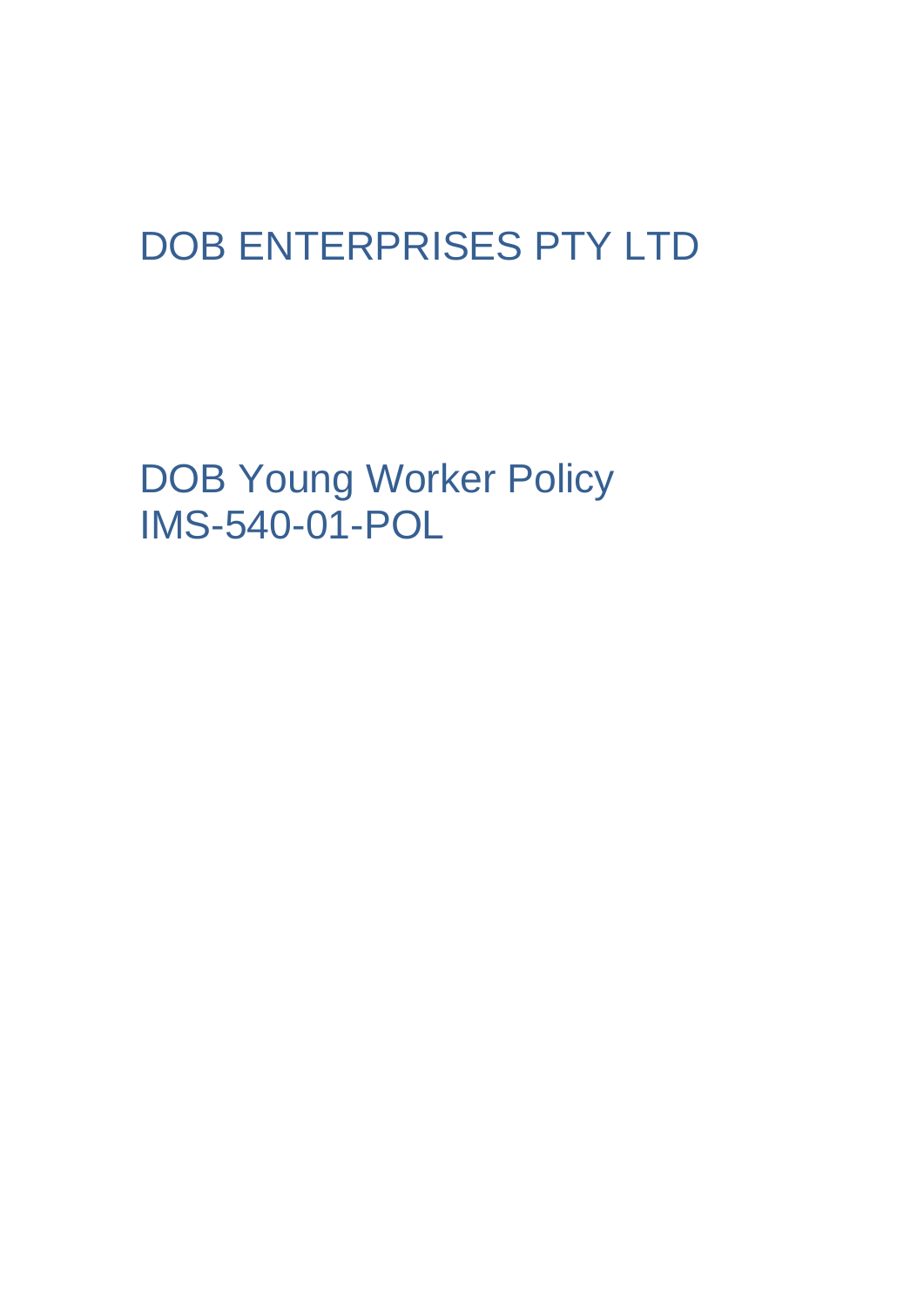## **Revision History**

| <b>Date</b> | <b>Rev</b>  | <b>Modified</b><br><b>By</b> | <b>Changes Made,</b><br><b>Review History</b> | <b>Reviewed</b><br>by | <b>Approved</b><br>by |
|-------------|-------------|------------------------------|-----------------------------------------------|-----------------------|-----------------------|
| 19.02.19    | $\mathbf 0$ | <b>Sunette</b><br>Opperman   | Creation                                      | <b>S</b> Rupert       | <b>S</b> Rupert       |
| 18.02.2020  | 1           | <b>Sunette</b><br>Opperman   | Correction<br>of<br>Legislations              | <b>S</b> Rupert       | <b>S</b> Rupert       |
|             |             |                              |                                               |                       |                       |
|             |             |                              |                                               |                       |                       |
|             |             |                              |                                               |                       |                       |
|             |             |                              |                                               |                       |                       |
|             |             |                              |                                               |                       |                       |
|             |             |                              |                                               |                       |                       |
|             |             |                              |                                               |                       |                       |

| 60T 7,<br>mbc <sup>-</sup>                                | DOB ENTERPRISES PTY LTD<br>ABN 20112 866001                                                   | Revision    |                | Date | 18.02.2020 |  |
|-----------------------------------------------------------|-----------------------------------------------------------------------------------------------|-------------|----------------|------|------------|--|
| <b>Jobour hire</b><br>mbc<br>mbc<br>mtc<br>sursing agency | Level 1 49 Horton Street<br>Port Macquarie NSW 2444<br>Ph: 1 300 854 622<br>Fax: 02 6583 8468 | Document No | IMS-540-01-POL | Page |            |  |
| Page 2 of 7<br>UNCONTROLLED WHEN PRINTED OR DOWNLOADED    |                                                                                               |             |                |      |            |  |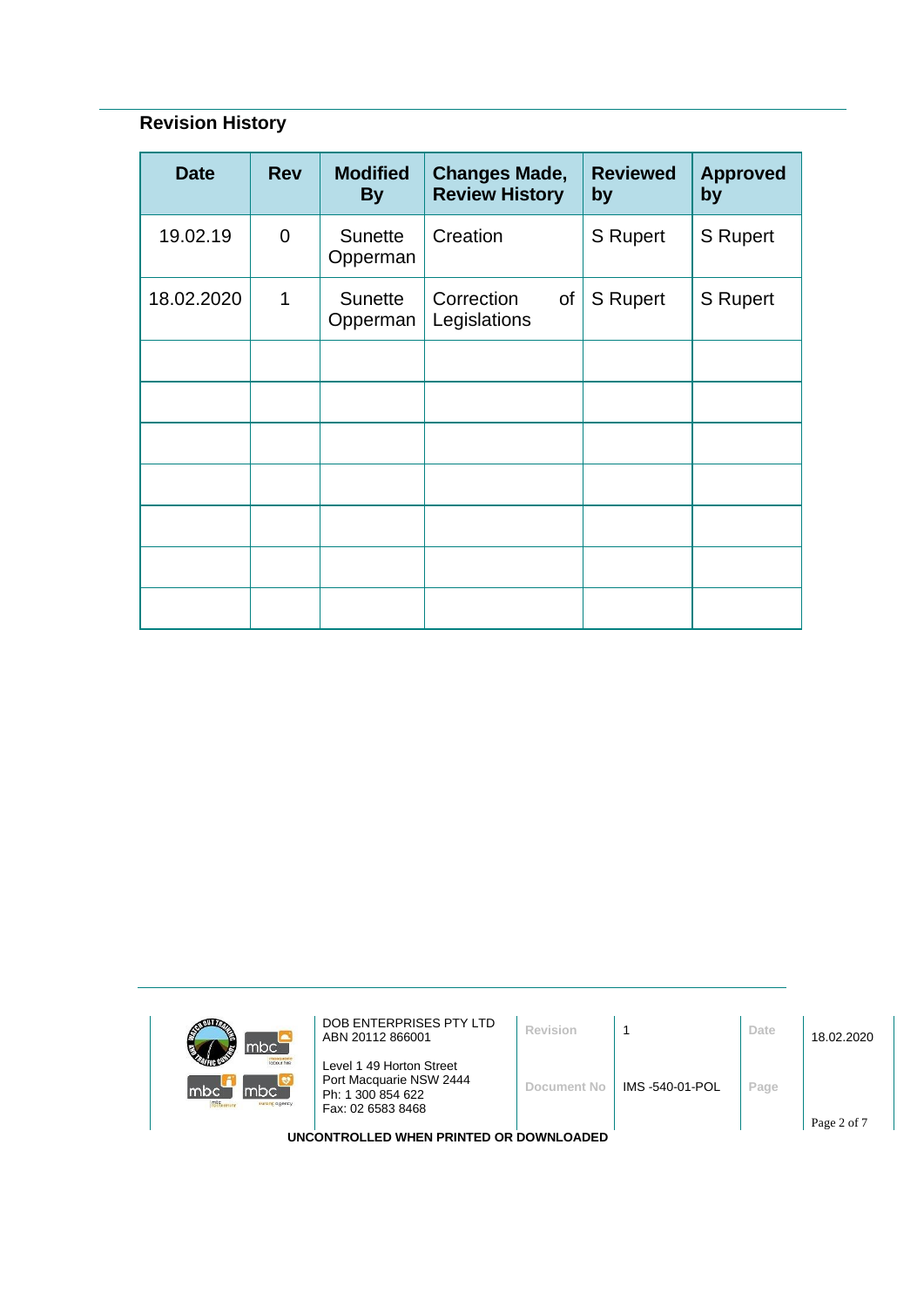DOB Enterprises Pty Ltd t/a MBC Recruitment, MBC Nursing Agency, Macquarie Labour Hire and Watchout Training and Traffic Control is committed to provide a safe, healthy and productive worksite for young workers. (Under 18yrs of age) DOB actively promotes and works towards providing a safe, healthy working environment for all young persons at the worksite acknowledging that young persons may not yet have attained the necessary skills, experience or physical and mental development necessary to work safely without guidance or assistance.

#### **Scope:**

This policy covers the employment of young persons and those on work placement (work experience).

#### **Objective:**

DOB will ensure suitable consideration is given to young persons in the worksite, and on factors which may have an adverse impact on the health and safety of themselves and others.

#### **Policy:**

DOB is committed to ensuring young person's health and safety while at work. We will do this by:

- Providing a safe and healthy working environment which, as far as is reasonably practicable, reduces the personal risks to the young person;
- Providing guidance to managers and supervisors on implementing adequate control measures;
- Ensuring no young person is involved in activities where a significant risk of harm exists;
- Ensuring each young person receives sufficient information, instruction and supervision to enable them to work safely.

DOB acknowledges that young persons may not yet have attained the necessary skills, experience or physical and mental development necessary to work safely without guidance or assistance.

#### **Objective:**

To eliminate incidents or reduce the probability, frequency and severity of incidents in the worksite that may be caused by a lack of skills, experience or physical and mental development in young workers.

#### **Scope:**

This procedure outlines requirements that apply in relation to:

- Young workers in general;
- Young workers under 18 yrs. of age;
- Young workers under 16 yrs. of age;
- Young workers under 15 yrs. of age.

#### **Responsibilities:**

The Organisation is responsible to:

- Ensure that the Young Persons At Work Checklist (Appendix A) under 18 years of age is completed before commencing work;
- Ensure the young person and the person responsible for their work placement are informed of the risks;
- Ensure that the young person undertakes a safety induction that includes specific information related to them;
- Provide adequate resources for appropriate information, instruction, training and supervision to ensure their work is done safely and their health is not put at risk;
- Ensure that appropriate supervision relevant to the role is put in place;

| mbc <sup>'</sup>                                                        | DOB ENTERPRISES PTY LTD<br>ABN 20112 866001                                                   | Revision    |                 | Date | 18.02.2020  |  |
|-------------------------------------------------------------------------|-----------------------------------------------------------------------------------------------|-------------|-----------------|------|-------------|--|
| <b>Inhour hire</b><br>mbc<br>Imbc`<br>m <sub>tc</sub><br>sursing agency | Level 1 49 Horton Street<br>Port Macquarie NSW 2444<br>Ph: 1 300 854 622<br>Fax: 02 6583 8468 | Document No | IMS -540-01-POL | Page | Page 3 of 7 |  |

**UNCONTROLLED WHEN PRINTED OR DOWNLOADED**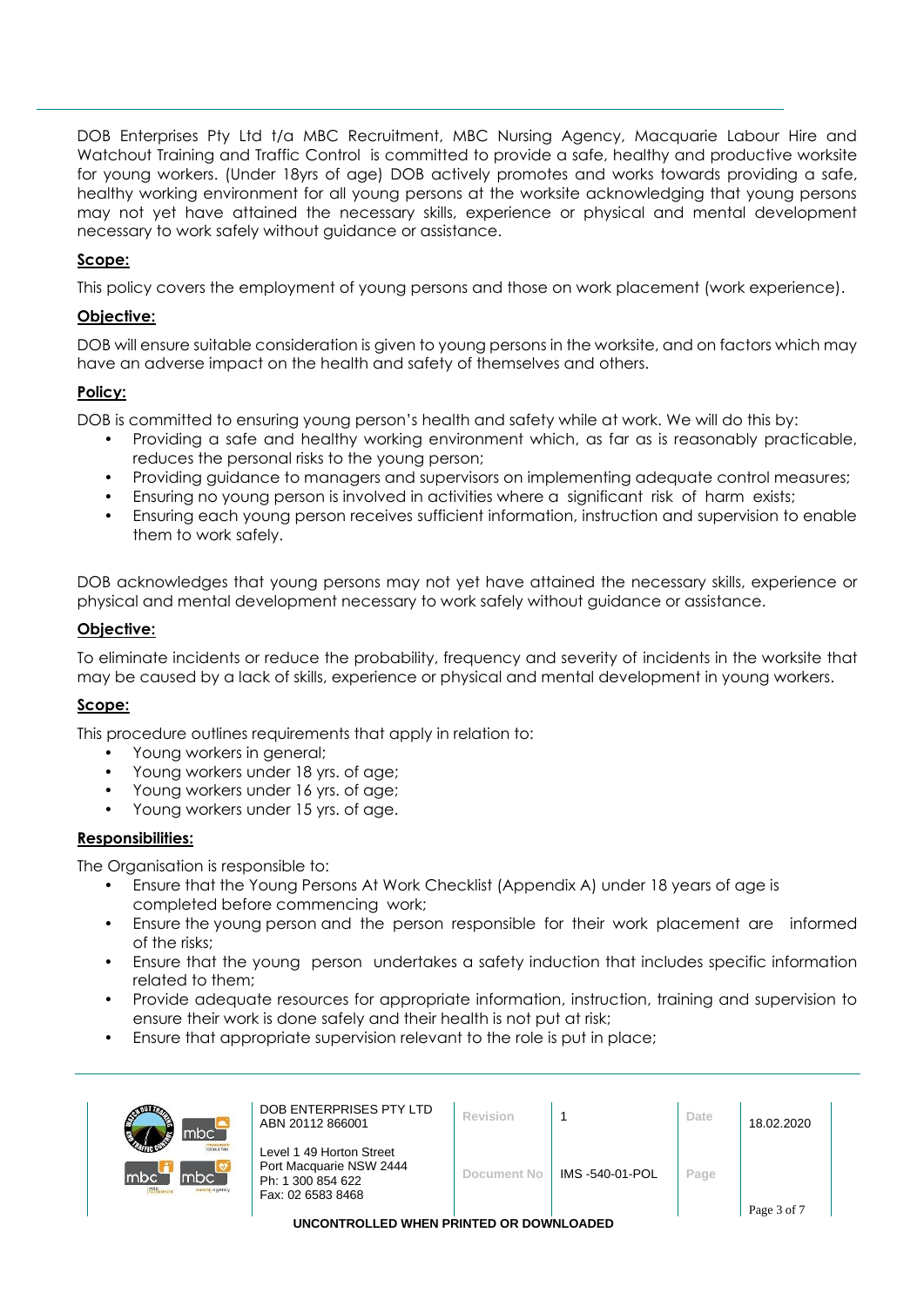- Ensure that no young worker aged under 18 years will carry out the following types of work, *unless carrying out administrative or retail duties related to this work:*
	- 1. The manufacture or preparation of goods for trade or sale;
	- 2. Construction work;
	- 3. Logging or tree-felling;
	- 4. The manufacture, use, or generation of hazardous substances;
	- 5. Traffic Control
	- 6. Construction Labouring
	- 7. Working at heights or confided spaces or any other ticketed work
	- 8. Any other work of a type that is likely to cause harm to the health and safety of a person aged under 18 years;
- DOB will ensure that no worker aged under 15 years will work with, or assist with any machinery at the worksite;
- DOB will ensure that no worker aged under 19 (or with license with any restrictions) years will drive a vehicle; or
	- 1. ride upon a vehicle while it is drawing any implement;
	- 2. ride upon a vehicle while an implement is attached to it.

Supervisors / Managers are responsible to:

- Manage the implementation, on-going monitoring and review of the Young Persons at Work policy, procedure and supporting mechanisms;
- Ensure, so far as is reasonably practicable, that no worker aged under 18 years works between the hours of 10 pm on any day and 6 am on the next day;
- Present themselves to young workers as approachable and accessible;
- Periodically take young workers on health and safety walk-through inspections to spot hazards and any unsafe work practices;
- Discuss Work Method Statements when new equipment is introduced into the work area;
- Provide adequate resources for appropriate information, instruction, training and supervision until the young person has demonstrated a satisfactory degree of competence;
- Ensure that no worker aged under 18 years will work with, or assist with any machinery at the worksite;
- Ensure that no worker aged under 18 years will drive a vehicle; or ride upon a vehicle while it is drawing any implement or ride upon a vehicle while an implement is attached to it.

Young Workers are responsible to:

- Cooperate with DOB policies and procedures in regard health and safety at work;
- Notify their supervisor / manager of any potential risks or concerns prior to commencing duty;
- Stop work and notify supervisor if they become unfit for work during their work shift;
- Notify their supervisor or manager immediately if they suspect a person in the worksite is behaving in a way that suggests that they may be under the influence of drugs and/or alcohol;
- Ensure, if aged under 18 years, they will not work with, or assist with any machinery at the worksite;
- Ensure, if aged under 18 years, they do not drive a vehicle; or ride upon a vehicle while it is drawing; any implement or ride upon a vehicle while an implement is attached to it.

A young worker will not be expected to do work which:

- Is beyond their physical or psychological capabilities;
- Involves a risk to their health from noise, vibration or extremes of hot or cold;
- Involves a risk of accidents which they are unlikely to recognise because of their lack of experience or training.

This *Young Persons at Work Checklist* assists in identifying factors that relate to young persons at work.

| mbc`                                                                     | DOB ENTERPRISES PTY LTD<br>ABN 20112 866001                                                   | Revision    |                | Date | 18.02.2020  |
|--------------------------------------------------------------------------|-----------------------------------------------------------------------------------------------|-------------|----------------|------|-------------|
| <b>Inhour hire</b><br>lmbc`<br>mbc`<br>m <sub>tc</sub><br>sursing agency | Level 1 49 Horton Street<br>Port Macquarie NSW 2444<br>Ph: 1 300 854 622<br>Fax: 02 6583 8468 | Document No | IMS-540-01-POL | Page | Page 4 of 7 |

**UNCONTROLLED WHEN PRINTED OR DOWNLOADED**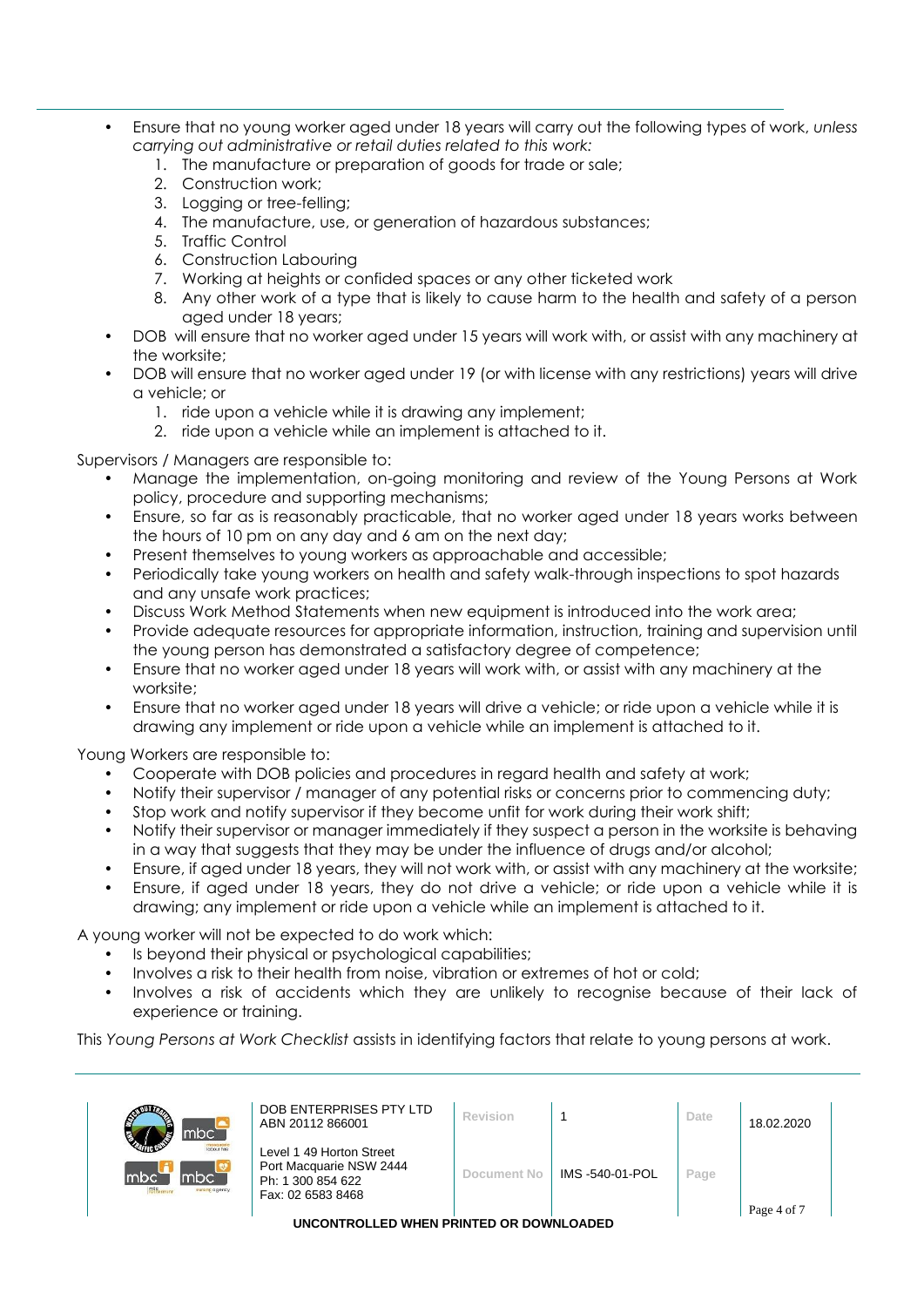## **Appendix A**

### **Young Persons at Work Checklist**

| <b>NAME:</b>      |                                                                                                                                                                       | <b>WORKER ID:</b>                                                                                                                                                                                                                                                                                                | DATE:        |              |
|-------------------|-----------------------------------------------------------------------------------------------------------------------------------------------------------------------|------------------------------------------------------------------------------------------------------------------------------------------------------------------------------------------------------------------------------------------------------------------------------------------------------------------|--------------|--------------|
| <b>JOB TITLE:</b> |                                                                                                                                                                       |                                                                                                                                                                                                                                                                                                                  |              |              |
|                   | <b>IDENTIFYING YOUNG PERSONS AT WORK</b>                                                                                                                              |                                                                                                                                                                                                                                                                                                                  | <b>YES</b>   | <b>No</b>    |
| 1.                | Has the young person's age and date of birth been verified and recorded?                                                                                              |                                                                                                                                                                                                                                                                                                                  | П            | П            |
| 2.                | Is the young person under 18 years?                                                                                                                                   |                                                                                                                                                                                                                                                                                                                  | П            | П            |
| 3.                | If yes to question 2,                                                                                                                                                 |                                                                                                                                                                                                                                                                                                                  |              |              |
|                   | Has the young person's job been assessed in order to identify any<br>tasks beyond their physical or psychological capabilities?                                       | $\mathsf{L}$                                                                                                                                                                                                                                                                                                     |              |              |
| $\bullet$         | If yes, have steps been taken to eliminate or modify the tasks to<br>accommodate the young person?                                                                    |                                                                                                                                                                                                                                                                                                                  |              |              |
| $\bullet$         | Have adequate resources for appropriate information, instruction, training<br>and supervision for the young person to develop a satisfactory degree of<br>competence? |                                                                                                                                                                                                                                                                                                                  |              |              |
|                   | YOUNG WORKERS UNDER 16 YEARS OF AGE                                                                                                                                   |                                                                                                                                                                                                                                                                                                                  |              |              |
| 4.                | Is the young person of compulsory school age (under 17 years)?                                                                                                        |                                                                                                                                                                                                                                                                                                                  | П            |              |
|                   | interferes with ability to attend school.                                                                                                                             | If yes to question 4, the young worker must not work during school hours.<br>The Australian Education Act 2013 requires children and young persons to<br>attend school until 17 years of age. The Act prevents school age children or<br>young persons' working within school hours or working if the employment |              |              |
| 5.                | Does the young worker (under 17 years) work during school hours?                                                                                                      |                                                                                                                                                                                                                                                                                                                  |              |              |
|                   | interferes with ability to attend school.                                                                                                                             | If yes to question 5, the young worker must not work during school hours.<br>The Australian Education Act 2013 requires children and young persons to<br>attend school until 17 years of age. The Act prevents school age children or<br>young persons' working within school hours or working if the employment | $\mathsf{L}$ |              |
| 6.                | Does the work interfere with their ability to attend school?                                                                                                          |                                                                                                                                                                                                                                                                                                                  | П            |              |
| 7.                | the age of 16 works between 10pm and 6 am on the next day ?                                                                                                           | Have work schedules been developed to ensure that no young person under                                                                                                                                                                                                                                          | $\Box$       | $\mathsf{L}$ |



| $\mathsf{C}^-$                                 | DOB ENTERPRISES PTY LTD<br>ABN 20112 866001                                                   | Revision    |                 | Date | 18.02.2020  |
|------------------------------------------------|-----------------------------------------------------------------------------------------------|-------------|-----------------|------|-------------|
| macquarte<br>$\mathsf{C}^{\top}$<br>ing agency | Level 1 49 Horton Street<br>Port Macquarie NSW 2444<br>Ph: 1 300 854 622<br>Fax: 02 6583 8468 | Document No | IMS -540-01-POL | Page | Page 5 of 7 |

**UNCONTROLLED WHEN PRINTED OR DOWNLOADED**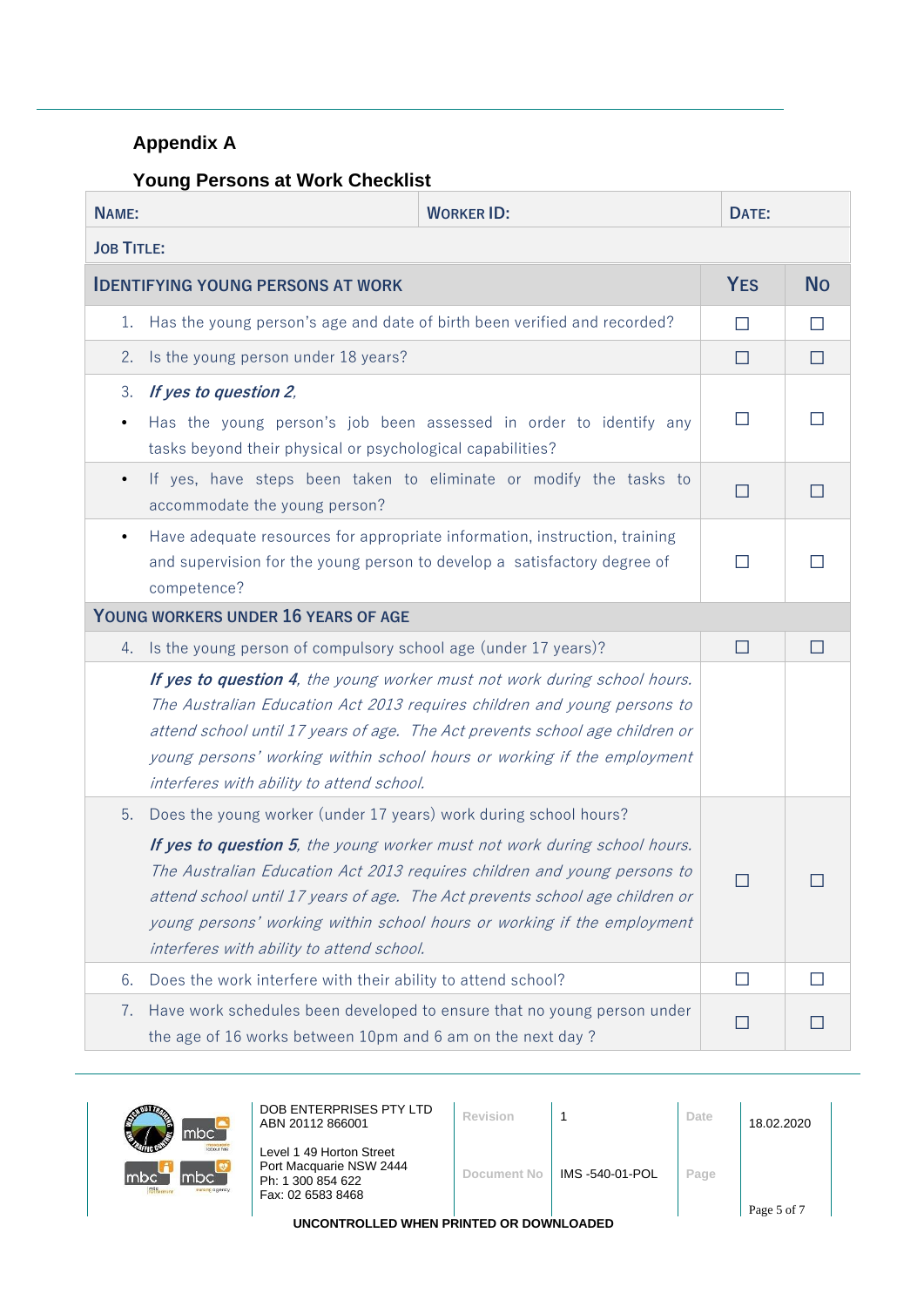| <b>IDENTIFYING YOUNG PERSONS AT WORK</b>                                                                                                                                                                                                                                                                                                                                                                                                                                                                                                  | <b>YES</b> | <b>No</b> |
|-------------------------------------------------------------------------------------------------------------------------------------------------------------------------------------------------------------------------------------------------------------------------------------------------------------------------------------------------------------------------------------------------------------------------------------------------------------------------------------------------------------------------------------------|------------|-----------|
| Notes:                                                                                                                                                                                                                                                                                                                                                                                                                                                                                                                                    |            |           |
| YOUNG WORKERS UNDER 15 YEARS OF AGE                                                                                                                                                                                                                                                                                                                                                                                                                                                                                                       |            |           |
| Is the young person under 15 years?<br>8.                                                                                                                                                                                                                                                                                                                                                                                                                                                                                                 | $\Box$     | $\Box$    |
| Does DOB carry out any of the following tasks;<br>9.                                                                                                                                                                                                                                                                                                                                                                                                                                                                                      | П          |           |
| The manufacture or preparation of goods for trade or sale;<br>$\bullet$<br>Construction work;<br>$\bullet$<br>Logging or tree-felling;<br>$\bullet$<br>The manufacture, use, or generation of hazardous substances;<br>$\bullet$<br><b>Traffic Control</b><br>$\bullet$<br><b>Construction Labouring</b><br>$\bullet$<br>Working at heights or confided spaces or any other ticketed work<br>$\bullet$<br>Any other work of a type that is likely to cause harm to the health and<br>$\bullet$<br>safety of a person aged under 15 years; |            |           |
| If yes to question 9. DOB will ensure that no young worker aged under 15 years                                                                                                                                                                                                                                                                                                                                                                                                                                                            |            |           |
| will carry out the following types of work, unless carrying out administrative or retail                                                                                                                                                                                                                                                                                                                                                                                                                                                  |            |           |
| duties related to this work                                                                                                                                                                                                                                                                                                                                                                                                                                                                                                               |            |           |
| The manufacture or preparation of goods for trade or sale;<br>Construction work;<br>Logging or tree-felling;<br>$\bullet$<br>The manufacture, use, or generation of hazardous substances;<br>$\bullet$<br><b>Traffic Control</b><br>$\bullet$<br><b>Construction Labouring</b><br>$\bullet$<br>Working at heights or confided spaces or any other ticketed work<br>$\bullet$<br>Any other work of a type that is likely to cause harm to the health and<br>$\bullet$<br>safety of a person aged under 15 years;                           |            |           |
| A young worker (under 15 yrs) will only enter these areas if under the direct                                                                                                                                                                                                                                                                                                                                                                                                                                                             |            |           |
| and active supervision of an adult if appropriate and safe or, in any part of<br>that area that is used only for selling goods or services.                                                                                                                                                                                                                                                                                                                                                                                               |            |           |
| 10. Is the young worker required to lift any weight in the performance of a task?                                                                                                                                                                                                                                                                                                                                                                                                                                                         | $\Box$     |           |
| If yes to question 10. DOB will ensure that no worker aged under 15 years                                                                                                                                                                                                                                                                                                                                                                                                                                                                 |            |           |
| is required to lift any weight or to perform any task if would be likely to be<br>harmful to their health and safety.                                                                                                                                                                                                                                                                                                                                                                                                                     |            |           |
| 11. Does DOB use any machinery to which a young person at work may be<br>exposed to?                                                                                                                                                                                                                                                                                                                                                                                                                                                      | H          |           |
| This includes the following:                                                                                                                                                                                                                                                                                                                                                                                                                                                                                                              |            |           |
| Engine, motor, or other appliance that provides mechanical energy derived<br>from compressed air, the combustion of fuel, electricity, gas, gaseous<br>products, steam, water, wind, or any other source                                                                                                                                                                                                                                                                                                                                  |            |           |



|                    | DOB ENTERPRISES PTY LTD<br>ABN 20112 866001                                                   | Revision    |                 | Date | 18.02.2020  |
|--------------------|-----------------------------------------------------------------------------------------------|-------------|-----------------|------|-------------|
| our hire<br>agency | Level 1 49 Horton Street<br>Port Macquarie NSW 2444<br>Ph: 1 300 854 622<br>Fax: 02 6583 8468 | Document No | IMS -540-01-POL | Page | Page 6 of 7 |

**UNCONTROLLED WHEN PRINTED OR DOWNLOADED**